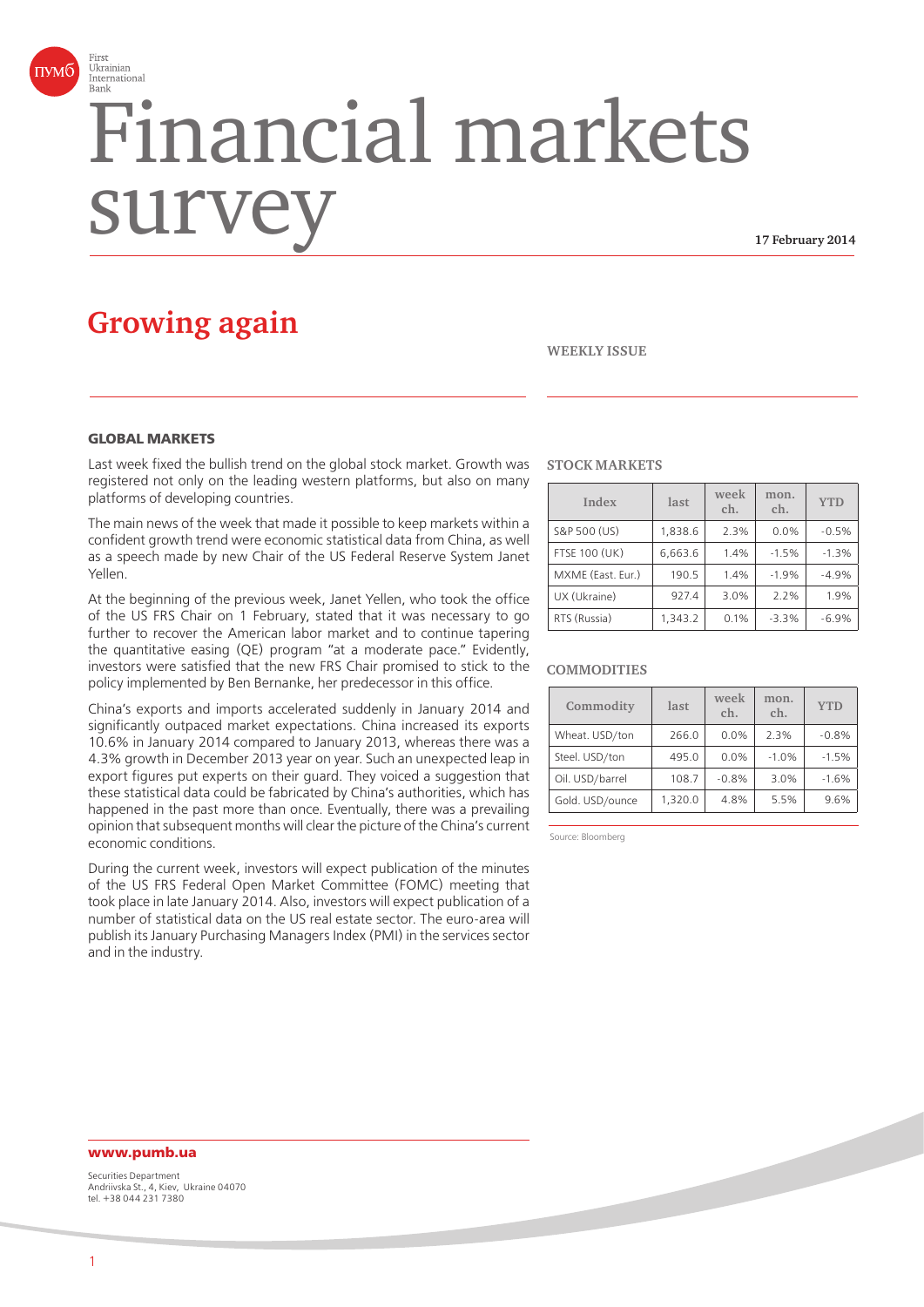

According to information of the State Statistics Service, agricultural output grew 6% in January 2014 compared to January 2013. At the same time, output at agricultural enterprises grew 11.3%, while output at private farms inched up 0.9%.

In the first half of the year, the situation in Ukraine's agriculture is determined mainly by output of livestock-breeding products. In January, meat output grew 8.6%, milk output rose 2.3% and egg output climbed 5.2% year on year.

#### **BOND MARKET**

Last week, the Ministry of Finance managed to raise UAH 2.9 billion to the State Budget of Ukraine by way of selling internal government bonds maturing in five years to two participants who submitted bids at a tender held on 11 February, as well as one participant who submitted their bid at a tender held on 13 February. The announcement about holding a tender on 13 February was made on the same day.

In our opinion, buyers of the above-mentioned internal government bonds were state-owned banks. Other participants in the market refrained from purchasing government securities in connection with deteriorating political and economic situation in the country.

During the current week, the Ministry of Finance plans to hold a tender on Tuesday, 18 February. The Ministry of Finance will offer five types of internal government bonds denominated in the national currency.

#### **EQUITY MARKET**

Last week, the Ukrainian stock market continued to grow. By the end of the second week of February, the Ukrainian Exchange (UX) Index grew 3.0% and closed at 927.37 points on Friday, 14 February. Since the beginning of 2014, the UX Index rose 1.4%.

The Ukrainian stock market grew in unison with the leading stock platforms across the world. Nevertheless, neither political nor economic situation in Ukraine give grounds to hope that current growth of the Ukrainian stock market can be in the least bit sustainable.

#### **FOREIGN EXCHANGE MARKET**

Last week, the market opened with an exchange rate of UAH 8.40-8.55/ USD on Monday, 10 February. This appreciation of the hryvnia exchange rate was caused by a number of restrictions instituted by the regulator on Friday, 7 February. Thereafter, the market grew gradually throughout the entire previous week. Trading ranged within the limits of UAH 8.57-8.65/ USD on Tuesday, UAH 8.68-8.73/USD on Wednesday, UAH 8.75-8.80/ USD on Thursday, and UAH 8.78-8.83/USD on Friday.

During the current week, we expect more lively buying activity and, respectively, growing demand on the part of clients, which was absent during the previous week due to the institution of restrictions. On the whole, it is expected that the interbank foreign exchange market will need approximately two weeks to adapt to the new regulations introduced on 7 February and to stabilize to a certain extent.

Over the previous week, the National Bank of Ukraine carried out

#### **LATEST MACROECONOMIC DATA**

| Indicator                                                     | Value |
|---------------------------------------------------------------|-------|
| Agricultural output change in January 2014, %<br>year-on-year |       |

Source: the State Statistics Service

#### **THE RESULTS OF PLACING INTERNAL GOVERNMENT BONDS**

| Date of<br>place-<br>ment | Type of<br>bonds | Weight.<br>av. rate | Submit./<br>satisfied<br>bids | Funds<br>raised.<br><b>UAH</b><br>mln |
|---------------------------|------------------|---------------------|-------------------------------|---------------------------------------|
| 11 Feb.                   | 1,806 days       | 14.25%              | 2/2                           | 1,151.1                               |
| 13 Feb.                   | 1,812 days       | 14.25%              | 1/1                           | 1,655.0                               |

Source: the Ministry of Finance of Ukraine

#### **THE UX INDEX AND TRADING VOLUME**



Source: Bloomberg

### **Ukraine**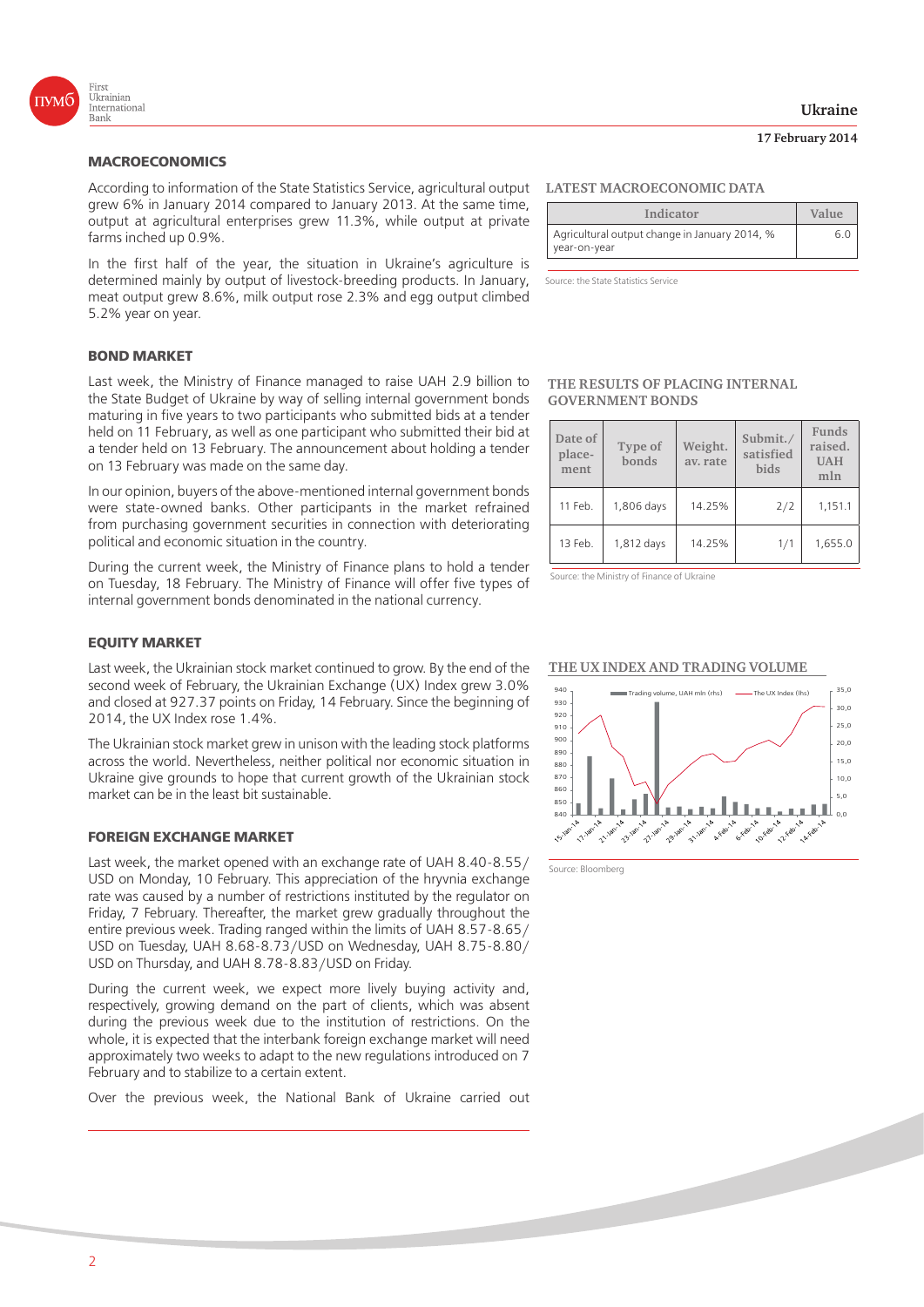

#### **17 February 2014**

interventions to purchase foreign exchange on Monday and Tuesday. Also, it has to be mentioned that demand for foreign exchange prevailed among state-owned banks.

Foreign exchange sales volumes on the interbank foreign exchange market went down over the previous week. The maximum foreign exchange sales volumes were registered on Thursday, 13 February: above USD 1.2 billion (all currencies), including sales of the American currency alone for more than USD 960 million.

## **INTERBANK LENDING MARKET**

Last week, the interbank lending market continued to fluctuate feverishly. For the most part of the previous week, the upper range limit of overnight loan rates was above 20%. Only on Friday, 14 February, the cost of overnight loans fell to 9-16%, while the cost of weekly resources was 12- 18% and monthly resources – 15-21% per annum.

For the most part of the previous week, the balance on correspondent accounts was rather low – UAH 20-21 billion. By the end of the previous week, the balance on correspondent accounts grew a little and reached UAH 24.2 billion as of Friday morning, 14 February.

In our opinion, the cost of loans on the interbank lending market will continue to be high during the current week. However, it will be lower than the rates registered over the previous week.